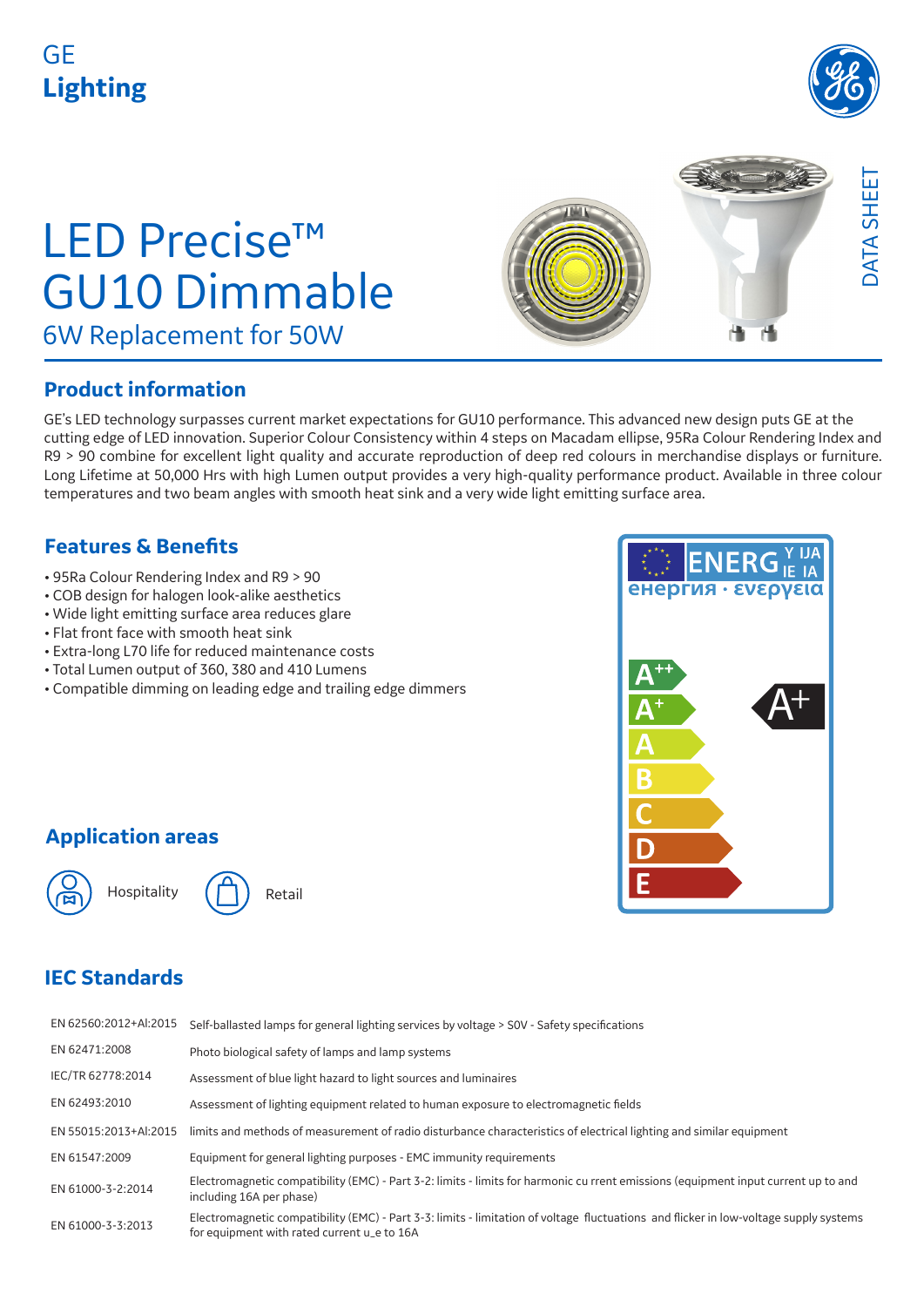### **Specification summary**

| Product<br>Code | <b>Product Description</b>                  | Dimm. | <b>Nominal</b><br>Power (W) | Repl.<br>Watt<br>(W) | Rated<br>Angle<br>(°) | <b>Total</b><br>Lumens<br>(Lm) | 90deg<br>cone<br>Lumens<br>(Lm) | <b>CBCP</b> | <b>CCT</b><br>(K) | <b>CRI</b> | Pack<br>Qty |
|-----------------|---------------------------------------------|-------|-----------------------------|----------------------|-----------------------|--------------------------------|---------------------------------|-------------|-------------------|------------|-------------|
|                 | 93074767 LED Precise GU10 6W(50)Dim 927 20° | Yes   | 6                           | 50                   | $20^{\circ}$          | 360                            | 350                             | 1500        | 2700              | 95         | 1/10        |
|                 | 93074768 LED Precise GU10 6W(50)Dim 927 35° | Yes   | 6                           | 50                   | $35^{\circ}$          | 360                            | 350                             | 800         | 2700              | 95         | 1/10        |
|                 | 93074769 LED Precise GU10 6W(50)Dim 930 20° | Yes   | 6                           | 50                   | $20^{\circ}$          | 380                            | 370                             | 1600        | 3000              | 95         | 1/10        |
|                 | 93074770 LED Precise GU10 6W(50)Dim 930 35° | Yes   | 6                           | 50                   | $35^\circ$            | 380                            | 370                             | 900         | 3000              | 95         | 1/10        |
|                 | 93074771 LED Precise GU10 6W(50)Dim 940 20° | Yes   | 6                           | 50                   | $20^{\circ}$          | 410                            | 400                             | 1700        | 4000              | 95         | 1/10        |
|                 | 93074772 LED Precise GU10 6W(50)Dim 940 35° | Yes   | 6                           | 50                   | $35^\circ$            | 410                            | 400                             | 1000        | 4000              | 95         | 1/10        |

### **Common attributes Recommended operation temperature**

- 50,000 hours lifetime
- Colour Rendering Index >95
- R9>90
- Input Voltage 220-240V
- Warm up time: Instant on
- Switching Cycles: 100,000
- Power factor: >0.9
- A+ Energy Efficiency<br>• GU10 cap/base
- 



#### **Dimensions (mm)**